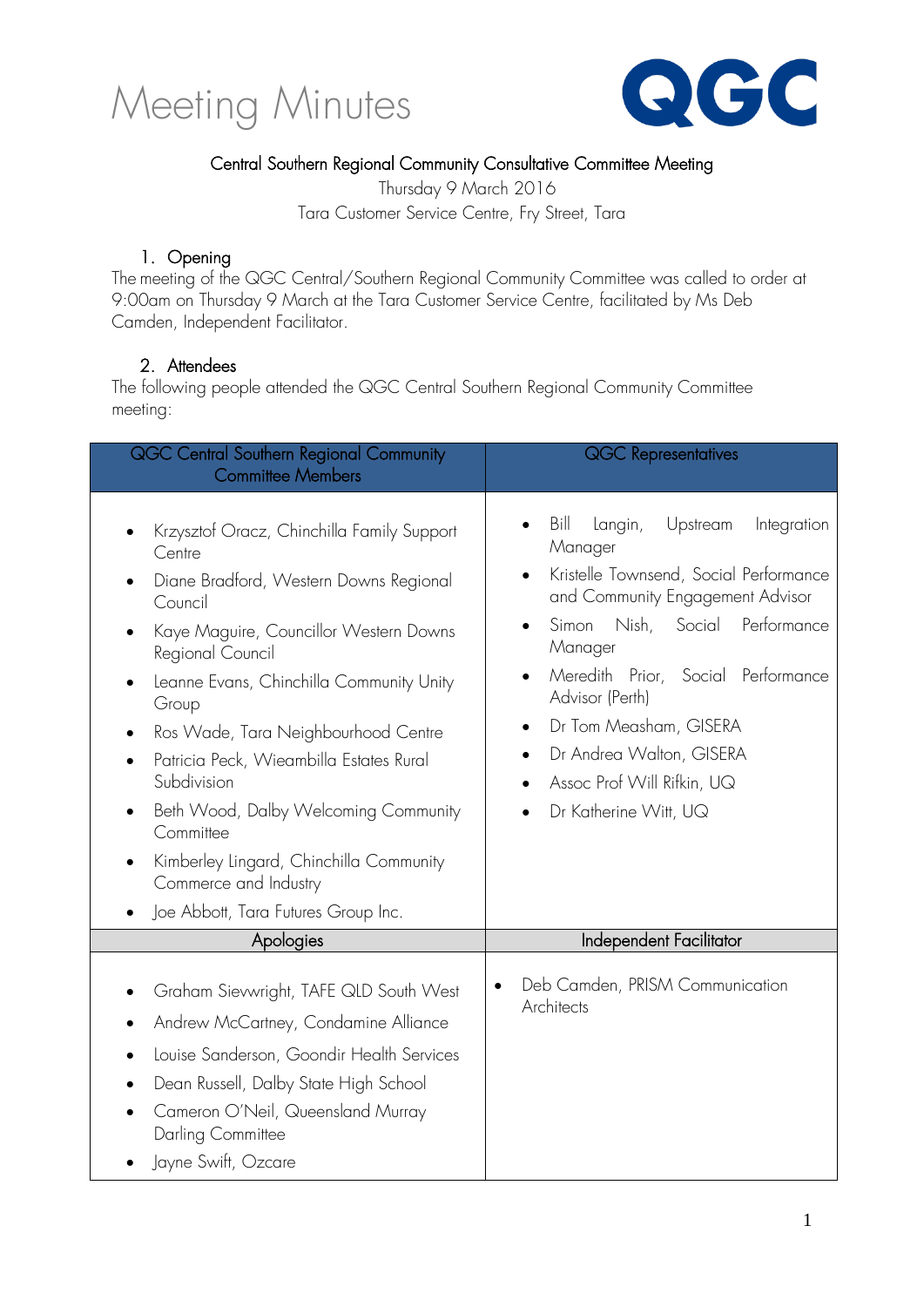



#### Meeting agenda

The following items of business were discussed as per the meeting agenda:

| Agenda item                                 | Details                                                                                                                                                                                                                                                                                               |
|---------------------------------------------|-------------------------------------------------------------------------------------------------------------------------------------------------------------------------------------------------------------------------------------------------------------------------------------------------------|
| a. Introductions<br>and meeting<br>overview | Deb Camden gave a broad overview of the meeting format,<br>housekeeping/emergency procedures and acknowledged the traditional<br>owners of the land, recognising past and present elders.                                                                                                             |
|                                             | Deb Camden led roundtable introductions of Community Committee<br>members and QGC representatives.                                                                                                                                                                                                    |
| b. Safety moment                            | Meredith Prior shared a safety moment on Intervention. Meredith outlined<br>helpful hints about how best to respectfully intervene when we notice<br>someone undertaking an activity unsafely.                                                                                                        |
| c. Adoption of<br>minutes                   | Deb Camden asked the committee to formally consider the minutes of the<br>Joint Northern/Central/Southern Regional Community Consultative<br>Committee meeting held 1 December 2016 and asked for suggested<br>changes.<br>The Northern/Central/Southern Regional Community Consultative              |
|                                             | Committee minutes were adopted.                                                                                                                                                                                                                                                                       |
| d. Actions from<br>previous<br>meeting      | Deb Camden reviewed the actions from the previous meeting.<br>Due to the last meeting being a joint meeting, some of the actions were in<br>relation to the Northern area. The committee agreed to focus on the actions<br>related to the Central South Regions, response to Northern related actions |
|                                             | can be found in the Northern RCCC meeting minutes.                                                                                                                                                                                                                                                    |
|                                             | <b>Stanbroke Contact</b><br>QGC noted that locals can call Stanbroke directly if they would like further<br>information or to alert Stanbroke to an operational issue.                                                                                                                                |
|                                             | Kristelle noted that Tony Roseby (Stanbroke Backgrounding Manager) is the<br>contact for all operational issues concerning Stanbroke operations on QGC<br>Land.                                                                                                                                       |
|                                             | The contact number for Tony was emailed out 4 January 2017 to all<br>committee members.                                                                                                                                                                                                               |
|                                             | It was also noted that committee members could also call QGC direct<br>on 1800 030 443.                                                                                                                                                                                                               |
|                                             | Distribution of Employment and Procurement Information<br>QGC committed to investigating whether a quarterly email could be<br>provided to the community outlining procurement and employment<br>opportunities within the QGC supply chain.                                                           |
|                                             | Kristelle updated that there were some changes QGC needed to implement                                                                                                                                                                                                                                |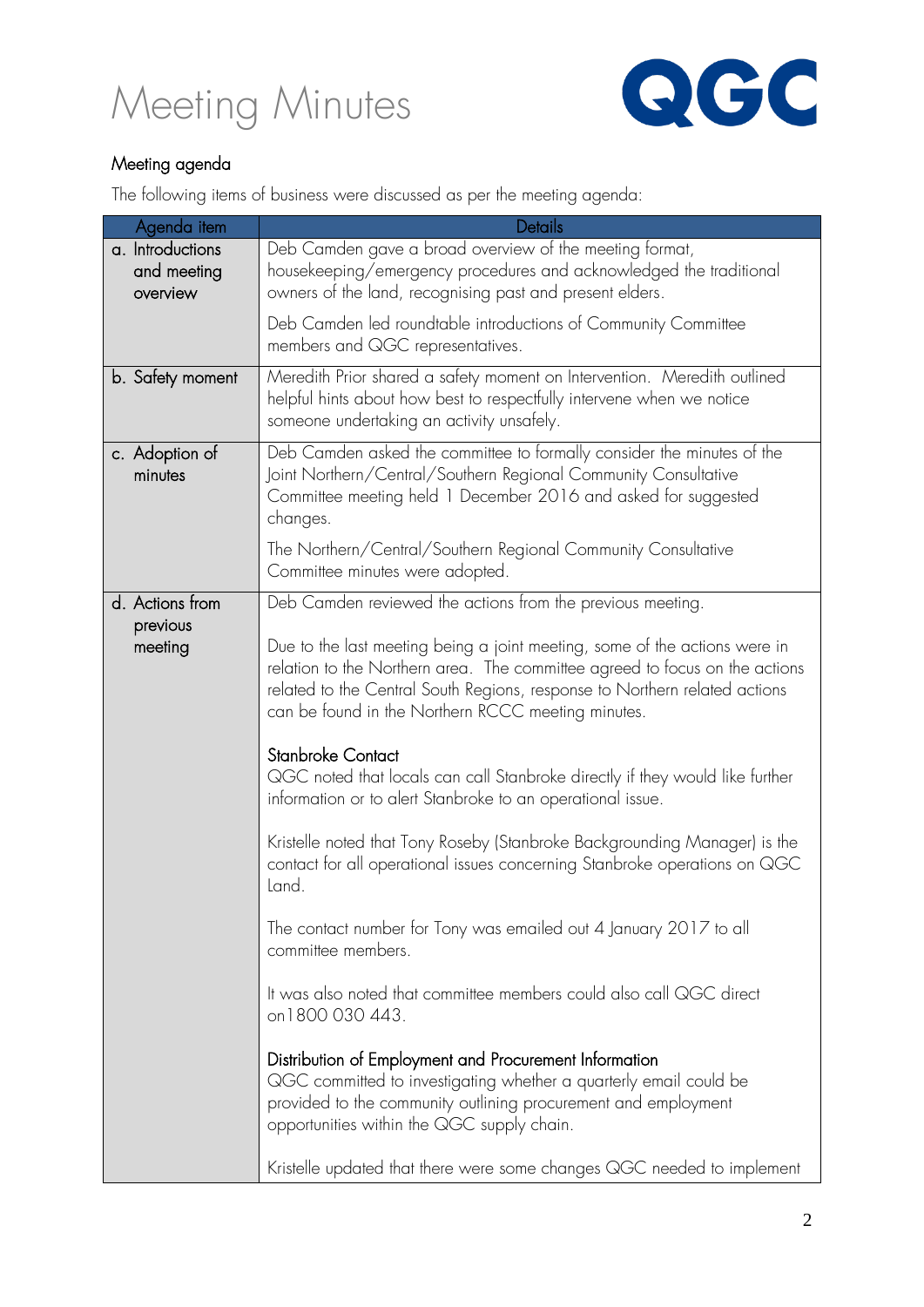

| Agenda item                | Details                                                                                                                                                                                                                                                                                                                                                                        |
|----------------------------|--------------------------------------------------------------------------------------------------------------------------------------------------------------------------------------------------------------------------------------------------------------------------------------------------------------------------------------------------------------------------------|
|                            | with our contractors in the reporting process to make them aware that we<br>were going to publish the information. We've put some changes in places so<br>we can provide this information. Information on opportunities in our supply<br>chain will be provided in April and quarterly thereafter.                                                                             |
|                            | <b>Bank Closures</b><br>At the previous meeting a committee member asked if QGC could do<br>anything to assist with bank closures. Simon advised that he thought a<br>combined approach with Council would lend more weight and said he<br>would write to Council to offer QGC's support for a delegation to State<br>Government to raise the issue to see what could be done. |
|                            | A letter was sent to Council however a response has not been received.                                                                                                                                                                                                                                                                                                         |
|                            | Kaye Maguire noted that she would investigate further.                                                                                                                                                                                                                                                                                                                         |
|                            | Action: Kristelle to resend the letter to Kaye Maguire for follow up.                                                                                                                                                                                                                                                                                                          |
|                            | Social Investment<br>QGC committed to holding separate workshops/meetings with community to<br>gain their feedback on QGC's 3 year Social Investment program.                                                                                                                                                                                                                  |
|                            | Following the December meeting, four additional workshops were held<br>across Tara, Miles, Chinchilla and Wandoan in February 2017. Feedback<br>was received by over 56 community members in the Western Downs. An<br>overview of the feedback received and the direction QGC's Social<br>Investment is taking will be provided later in the meeting.                          |
|                            | 2017 Meeting Dates<br>Proposed meeting dates for 2017 were provided to Committee members<br>any feedback relating to dates were to be provided to Kristelle or Carlie.                                                                                                                                                                                                         |
|                            | QGC proposed moving the June meetings to the 15th and 16th June for Bill<br>to be able to attend. This was accepted by the committee.                                                                                                                                                                                                                                          |
| Operations<br>е.<br>Update | Bill Langin, Upstream Integration Manager provided a QGC business and<br>operations update as per the appended slides. Key points included:                                                                                                                                                                                                                                    |
|                            | QGC Update                                                                                                                                                                                                                                                                                                                                                                     |
|                            | Further lease areas have been opened by the Queensland<br>Government for tender for domestic gas production.                                                                                                                                                                                                                                                                   |
|                            | The link to the government website is below where you can find a<br>map of tender areas:                                                                                                                                                                                                                                                                                       |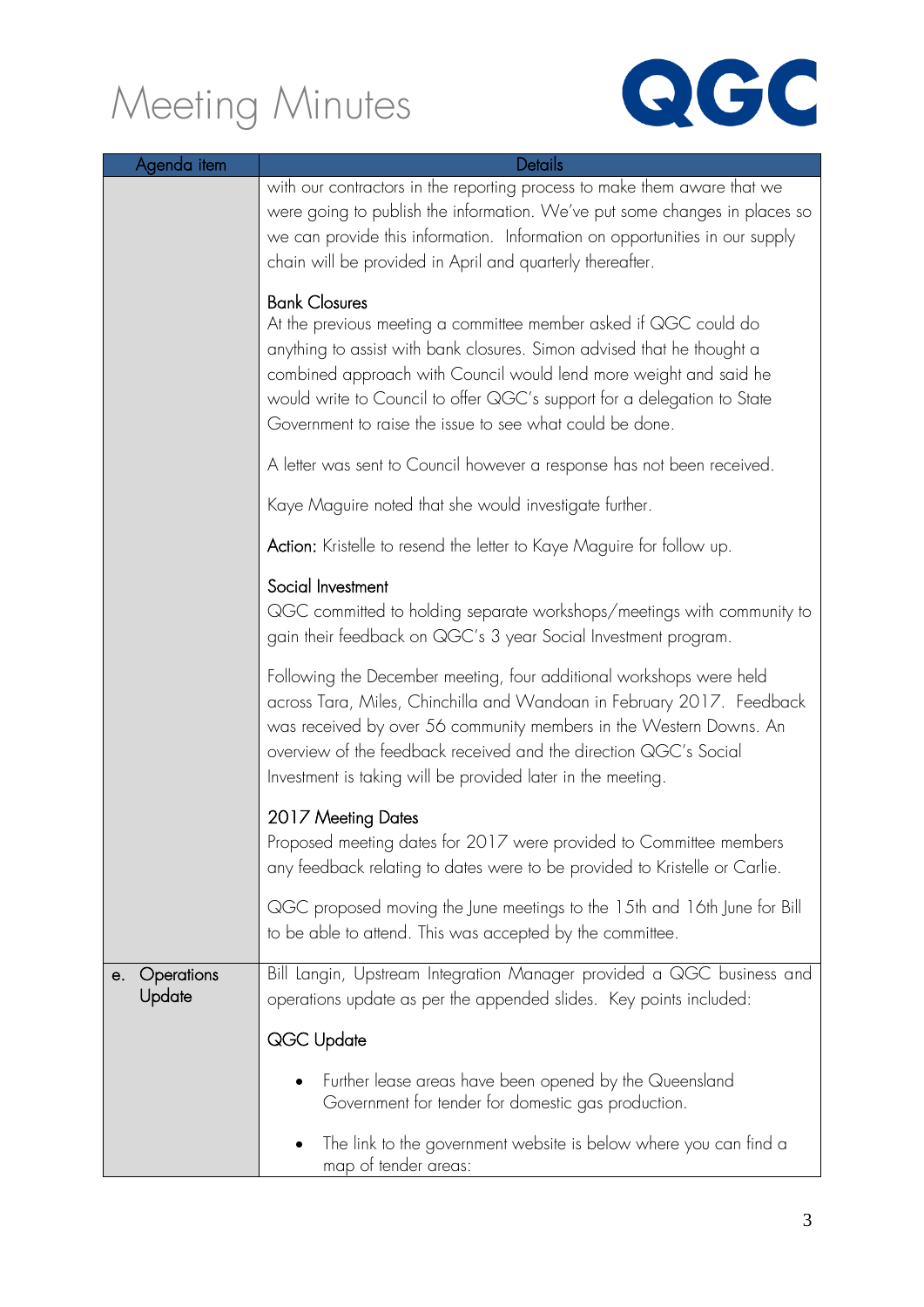

| Agenda item | Details                                                                                                                                                            |
|-------------|--------------------------------------------------------------------------------------------------------------------------------------------------------------------|
|             | https://www.business.gld.gov.au/industries/invest/mining/explora<br><u>tion-incentives/current-tenders</u>                                                         |
|             | QGC is examining the blocks and conditions now that the details<br>are available before deciding whether or not to formally participate<br>in the bidding process. |
|             | <b>Central Southern Operations Update</b>                                                                                                                          |
|             | Windibri flare installation project 2017                                                                                                                           |
|             | QGC has started work at its Windibri facility on two modification<br>projects designed to enhance the safety systems on site.                                      |
|             | One of the projects involves the installation of a flare system, which<br>essentially routes gas to a safe location during an emergency shutdown<br>event.         |
|             | The flare system will replace the existing vent system, lowering the<br>carbon footprint of the site and providing an even safer environment for<br>workers.       |
|             | Mid-year flaring will occur during commissioning of the system and this<br>may be visible from Kogan-Condamine Road near the Windibri facility.                    |
|             | Following the commissioning of the facility, flaring will only occur as<br>necessary for emergency shutdown processes                                              |
|             | The other project involves an expansion to the Fire and Gas system $-$<br>allowing for early detection of even the smallest gas leak.                              |
|             | Action: Kristelle Townsend to confirm that notification of Firecomm is taking<br>place when flaring of facilities for maintenance is expected.                     |
|             | Dalby Trade Futures Program                                                                                                                                        |
|             | QGC are providing ongoing support to the Dalby Trade Futures Program<br>- commencement of 7 x grade 11's occurred in February 2017                                 |
|             | This is a part of the Certificate II in Process Plant Operations.                                                                                                  |
|             | Students will spend approx. one day onsite per month over two years<br>undertaking work experience with our operators.                                             |
|             | Students come from the Western Downs Regional Council district and<br>some live close by to our facilities                                                         |
|             | $7 \times$ grade 12 students are also completing their second year of the<br>program                                                                               |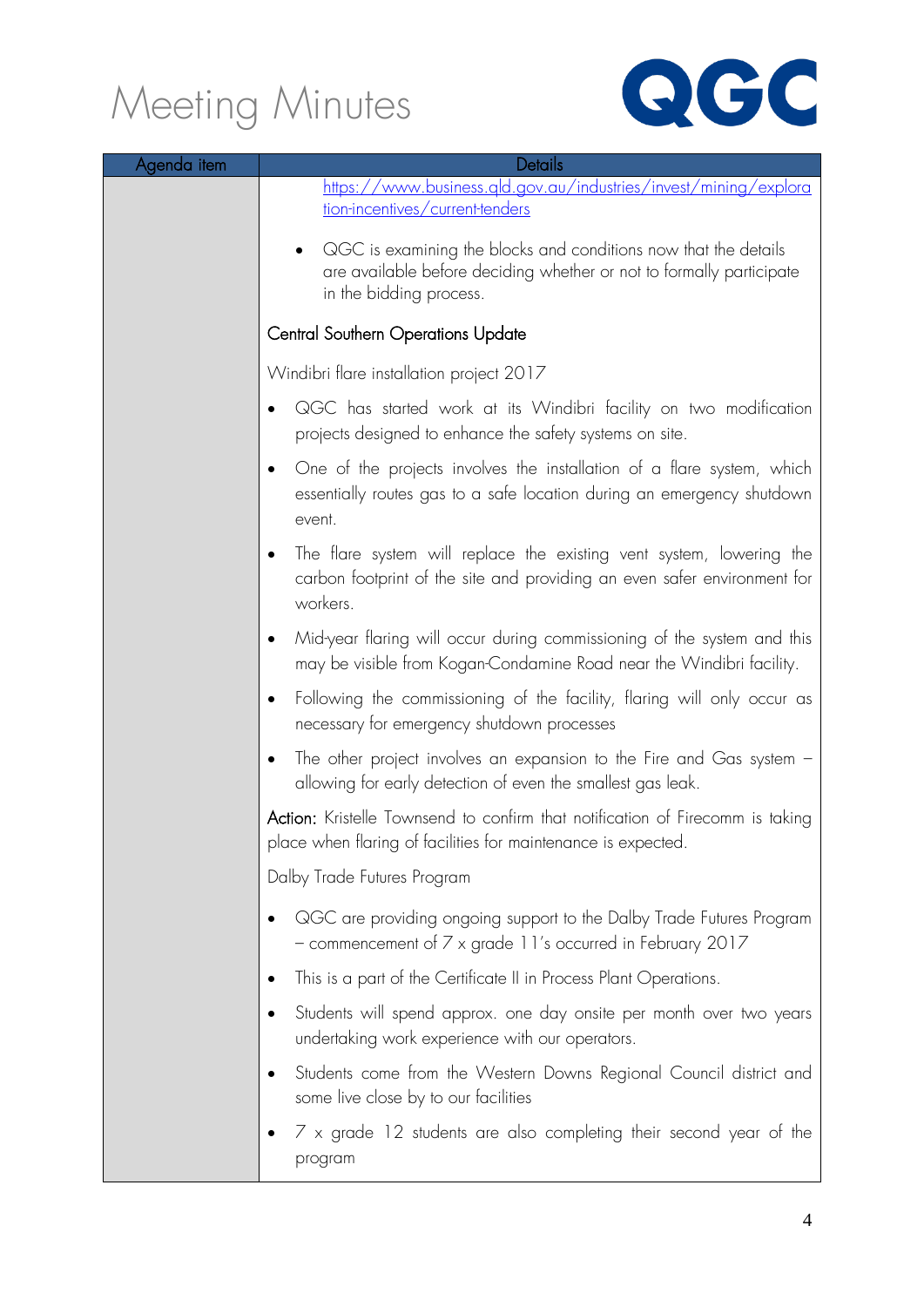

| Agenda item | Details                                                                                                                                                                                                                                           |
|-------------|---------------------------------------------------------------------------------------------------------------------------------------------------------------------------------------------------------------------------------------------------|
|             | Socio-economic baseline update                                                                                                                                                                                                                    |
|             | Ongoing work is being undertaken to update our community<br>baseline data for our Central / South operational areas                                                                                                                               |
|             | The purpose is validating socio-economic data but the sessions have<br>also helped us to gain some good insight on preferred engagement<br>methods and the community's knowledge and understanding of our<br>business and how we need to improve. |
|             | We have heard very clearly that there is a need for more open and<br>$\bullet$<br>transparent communication mechanisms and we need to get better at<br>providing the latest information on our business in a timely manner.                       |
|             | Recent engagement included:                                                                                                                                                                                                                       |
|             | One-on-one meetings undertaken with community organisations and<br>services from the towns of Chinchilla, Dalby and Tara                                                                                                                          |
|             | 2 x focus groups undertaken at the Wieambilla Country Club and at<br>Dalby PCYC with local residents out of town                                                                                                                                  |
|             | Committee members commented that:                                                                                                                                                                                                                 |
|             | In the first meetings held for the Consultative Committees there was a strong<br>emphasis on good communication.                                                                                                                                  |
|             | Regular and transparent information sharing by the business helps to prevent<br>community members from being afraid of the CSG industry.                                                                                                          |
|             | Ongoing field development                                                                                                                                                                                                                         |
|             | The nature of unconventional gas is that it requires ongoing field<br>development to ensure we continue to supply domestic customers<br>and LNG export market                                                                                     |
|             | Our well development is going to shift from the northern region to<br>QGC's central/south tenements                                                                                                                                               |
|             | Negotiations have commenced with individual landholders in the<br>central south areas - the community may hear of these discussions                                                                                                               |
|             | The infrastructure development will include wells and associated                                                                                                                                                                                  |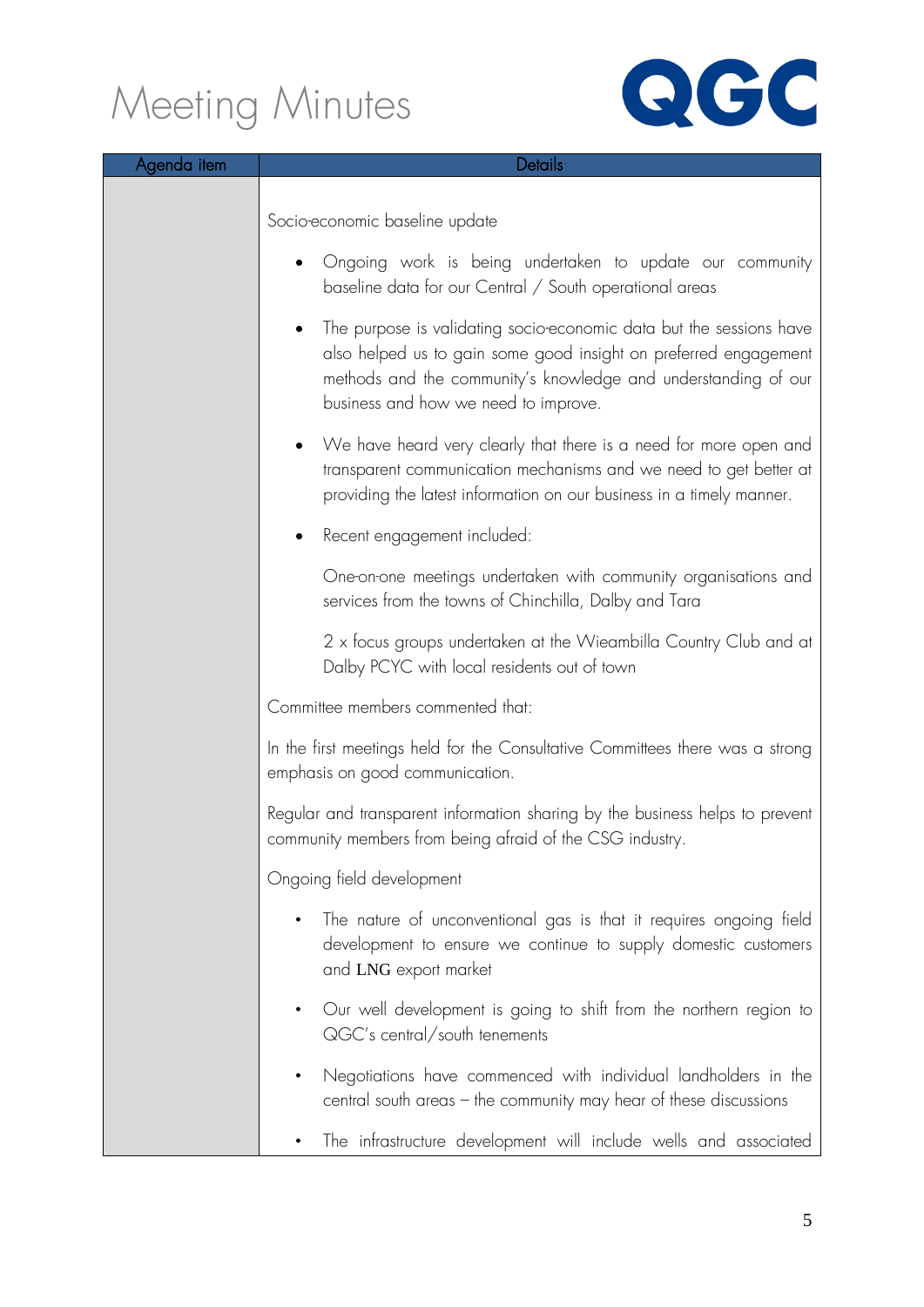

| Agenda item                | Details                                                                                                                                                                                                                                                                                                                                                                                       |
|----------------------------|-----------------------------------------------------------------------------------------------------------------------------------------------------------------------------------------------------------------------------------------------------------------------------------------------------------------------------------------------------------------------------------------------|
|                            | gathering pipelines and construction activities such as access tracks                                                                                                                                                                                                                                                                                                                         |
|                            | Some construction of new wells will start to occur on properties<br>$\bullet$<br>where we have negotiated access agreements in the coming months                                                                                                                                                                                                                                              |
|                            | We've put a range of measures in place to help reduce any<br>$\bullet$<br>potential disruption to landholders through increased noise, dust or<br>extra traffic however landholders or local residents with any concerns<br>can call us on 1800 030 443 any time of the day or night or can<br>liaise with their land access contact directly.                                                |
|                            | Besides from this ongoing well development there are no major<br>infrastructure projects such as Central Processing Plants or Field<br>Compression Stations planned for the immediate future.                                                                                                                                                                                                 |
|                            | <b>Charlie Development</b><br>Progress of Charlie Development is on schedule, with mechanical<br>$\bullet$<br>completion of:                                                                                                                                                                                                                                                                  |
|                            | Charlie Pump Station                                                                                                                                                                                                                                                                                                                                                                          |
|                            | Woleebee Creek Sub Station                                                                                                                                                                                                                                                                                                                                                                    |
|                            | Charlie and Phillip Ponds                                                                                                                                                                                                                                                                                                                                                                     |
|                            | There will be additional flare stacks at Charlie field compression<br>station as a safety measure during maintenance, which will come<br>online during the year. Rehabilitation works are currently underway<br>for areas around the trunklines.                                                                                                                                              |
|                            | On the 4th February, a tour for Wandoan community members to<br>see progress on the Charlie development was held.                                                                                                                                                                                                                                                                             |
|                            | Charlie project activity will be declining over the coming months as<br>the project heads towards completion. Once the project is complete,<br>it will be integrated with the existing facilities at Woleebee Creek<br>and operated from there. This means the temporary project<br>contractor and workforce numbers in, and accessing Wandoan<br>town, will decrease over the coming months. |
|                            | To inform and assist local businesses so they can prepare, QGC will<br>be holding a session in Wandoan on the 23rd March, beginning<br>7am at the Central Motel.                                                                                                                                                                                                                              |
| <b>Local Content</b><br>f. | Bill Langin, General Manager Upstream Integration, provided an update on<br>local content as per the appended slides:                                                                                                                                                                                                                                                                         |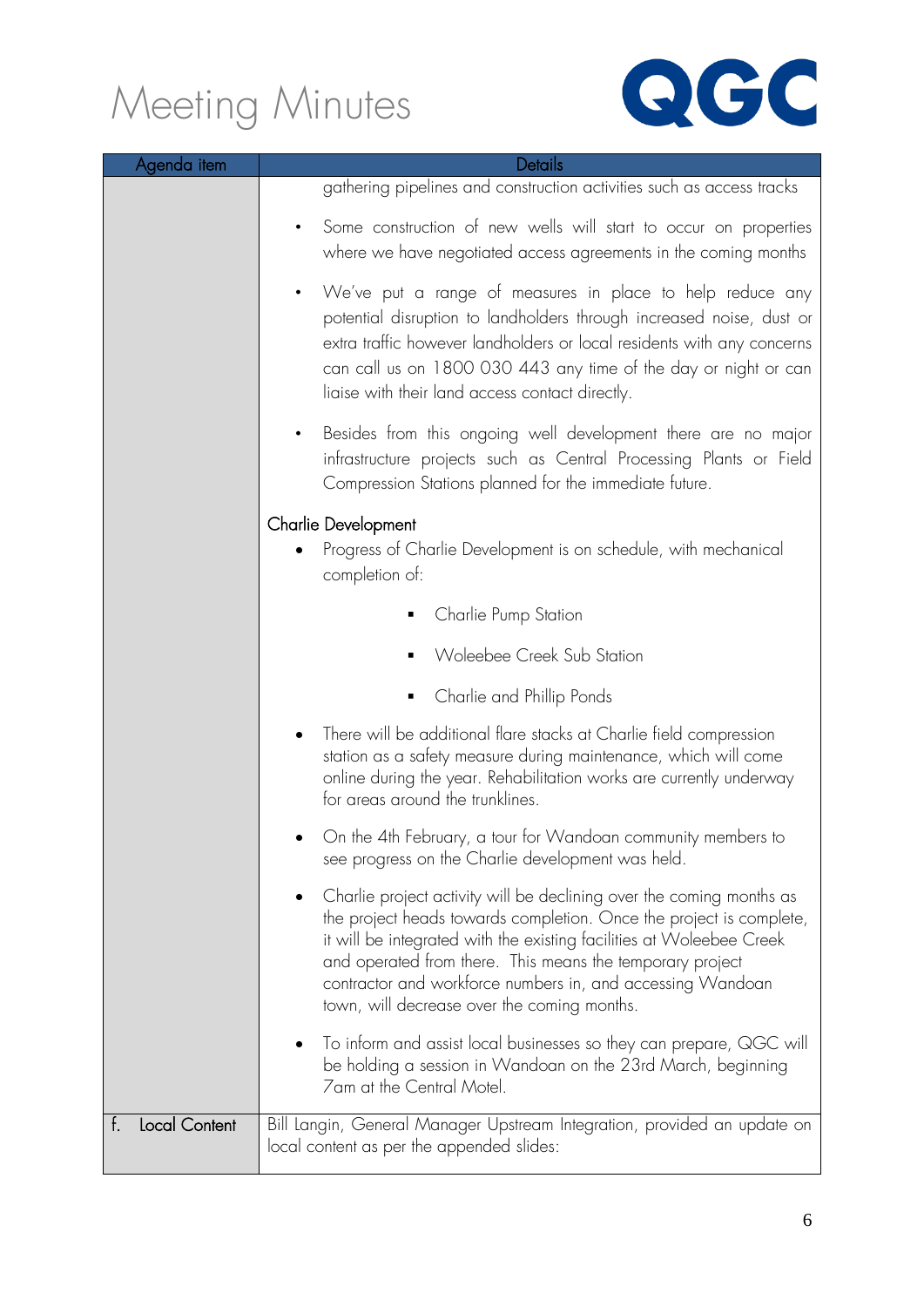

| Agenda item                 | Details                                                                                                                                                                     |
|-----------------------------|-----------------------------------------------------------------------------------------------------------------------------------------------------------------------------|
|                             | Currently, 40% of our upstream workers live locally, with a lower<br>$\bullet$<br>proportion of temporary contractors living locally.                                       |
|                             | For QGC directly, during the last quarter 3% of our procurement was<br>٠<br>undertaken in the Western Downs.                                                                |
|                             | In 2016, our local procurement included a total of about \$135.6<br>٠<br>million spent upstream.                                                                            |
|                             | A much higher proportion of the spend of contractors, around 20%,<br>was procured in the Western Downs.                                                                     |
|                             | In 2016, there was a total of about \$62 million spent upstream.                                                                                                            |
|                             | We ask our larger contractors to report to us any upcoming<br>٠<br>recruitment and procurement opportunities.                                                               |
|                             | Multiple positions being recruited over coming 6 months, including<br>$\bullet$<br>strong recruitment drives at: Broadspectrum, Decmil, Diamond<br>Protection and Skytrans. |
|                             | There are also a number of upcoming procurement opportunities our<br>٠<br>contractors have reported. These include:                                                         |
|                             | International SOS - medical supplies                                                                                                                                        |
|                             | Veolia Water - fire system maintenance, crane hire,<br>equipment servicing, leak detection, compressor and boiler<br>maintenance                                            |
|                             | Kentz – plant and equipment supply for Charlie FCS<br>٠                                                                                                                     |
|                             | Diamond Protection - vehicle maintenance                                                                                                                                    |
|                             | $CPB -$ signage and $PPE$                                                                                                                                                   |
|                             | A quarterly update of opportunities will be distributed to Western<br>Downs Chambers of Commerce and Regional Community<br>Consultative members from mid-April.             |
|                             | People are reminded to contact the contractors directly regarding<br>these opportunities as they arise.                                                                     |
| g. QGC Social<br>Investment | Meredith Prior, provided an update on QGC's social investment program<br>and an overview of the feedback received through the workshops:                                    |
| Update                      | Thank you to those who participated in our community engagement<br>$\bullet$                                                                                                |
|                             | around our legacy projects.<br>Over 52 people attended the sessions across Miles, Wandoan,<br>$\bullet$                                                                     |
|                             | Chinchilla and Tara and an additional four people provided                                                                                                                  |
|                             | feedback outside of these sessions.<br>A handout was provided which summarised the feedback received                                                                        |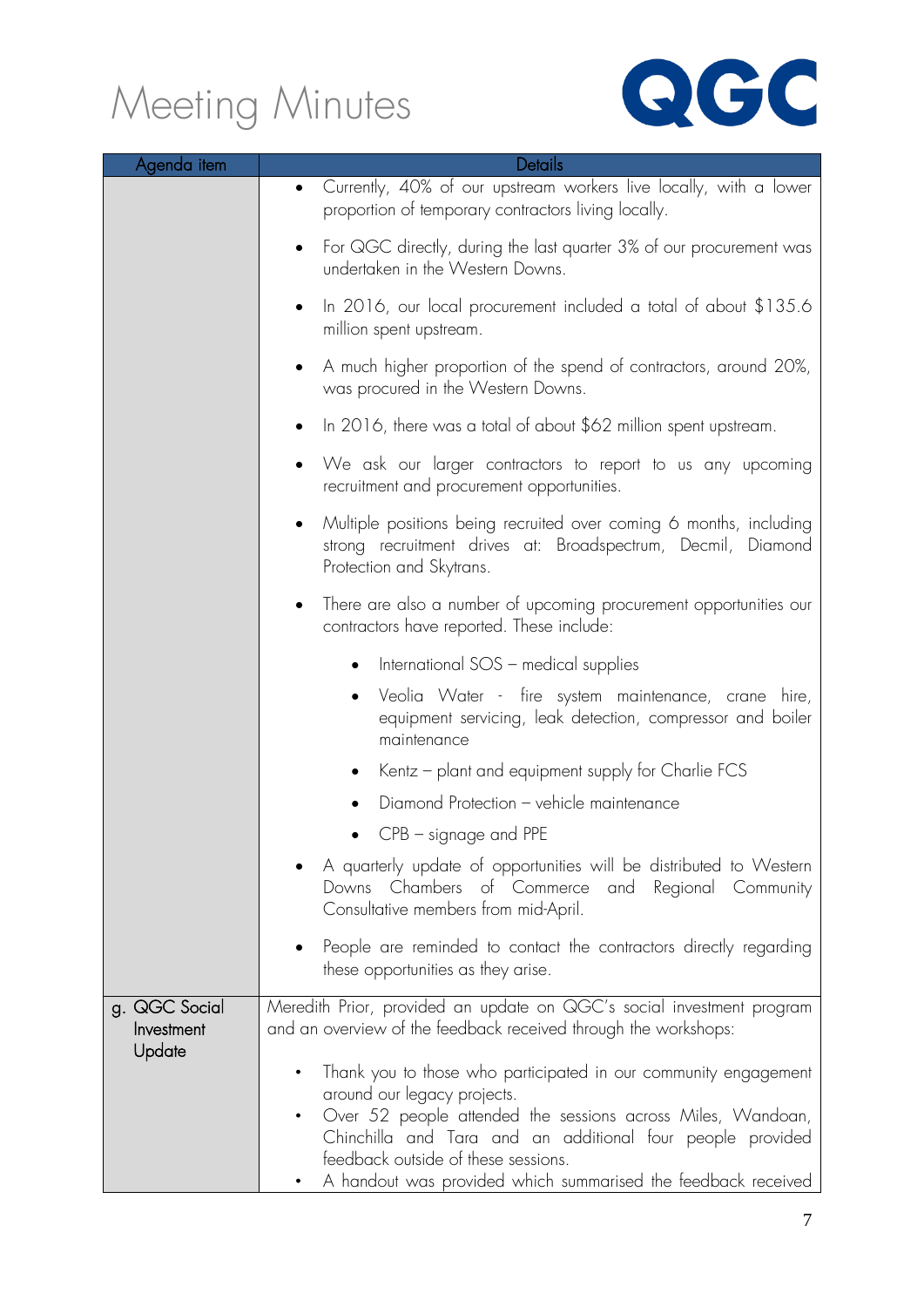

| Agenda item                 | Details                                                                                                                                                                                                                                                                                                                                                                                                                                     |
|-----------------------------|---------------------------------------------------------------------------------------------------------------------------------------------------------------------------------------------------------------------------------------------------------------------------------------------------------------------------------------------------------------------------------------------------------------------------------------------|
|                             | and areas where we think we share common interests. A more<br>detailed overview of the feedback received can be viewed via the<br>summary appended.                                                                                                                                                                                                                                                                                         |
|                             | Across the region, there were common themes of:<br>1. Increasing pathways into our business and other local businesses through<br>better STEM education                                                                                                                                                                                                                                                                                     |
|                             | 2. Encouraging new businesses/diversifying economy and supporting<br>existing businesses                                                                                                                                                                                                                                                                                                                                                    |
|                             | 3. Promoting the communities across the Western Downs.                                                                                                                                                                                                                                                                                                                                                                                      |
|                             | 4. QGC Communities Fund - there was a lot of feedback that groups across<br>the region found the QGC Communities Fund very valuable - so these are<br>our four priority areas for consideration.                                                                                                                                                                                                                                            |
|                             | There was also strong feedback around local employment and<br>$\bullet$<br>procurement, as well as other pathways into our business, including<br>apprenticeships and traineeships. This is feedback we are providing<br>to our relevant business areas and as noted in the local content<br>update, we are working on an apprenticeship and traineeship<br>program.                                                                        |
|                             | For some areas that were out of scope of our Social Investment, we<br>$\bullet$<br>are providing information to relevant areas of our business or will be<br>highlighting the feedback with other organisations.                                                                                                                                                                                                                            |
|                             | We are now developing our regional program and partnerships,<br>$\bullet$<br>considering these key areas.                                                                                                                                                                                                                                                                                                                                   |
|                             | Our next steps in the process include considering this feedback in<br>developing the programs and sharing information on partner<br>selection and programs.                                                                                                                                                                                                                                                                                 |
|                             | We will be able to share further information around this with you in<br>the coming months.                                                                                                                                                                                                                                                                                                                                                  |
| Community<br>h.<br>feedback | Deb Camden opened the floor for any further feedback, questions or<br>comments by the community.                                                                                                                                                                                                                                                                                                                                            |
|                             | A committee member commented that they provided feedback at the QGC<br>Information Centre regarding a dangerous T intersection on the Cnr of<br>Montrose and Clynes roads. The committee member noted there was a give<br>way sign at the intersection but suggested improvements. QGC had<br>responded that it was a Council road and therefore was an issue which<br>Council would need to address however appreciated the safety concern |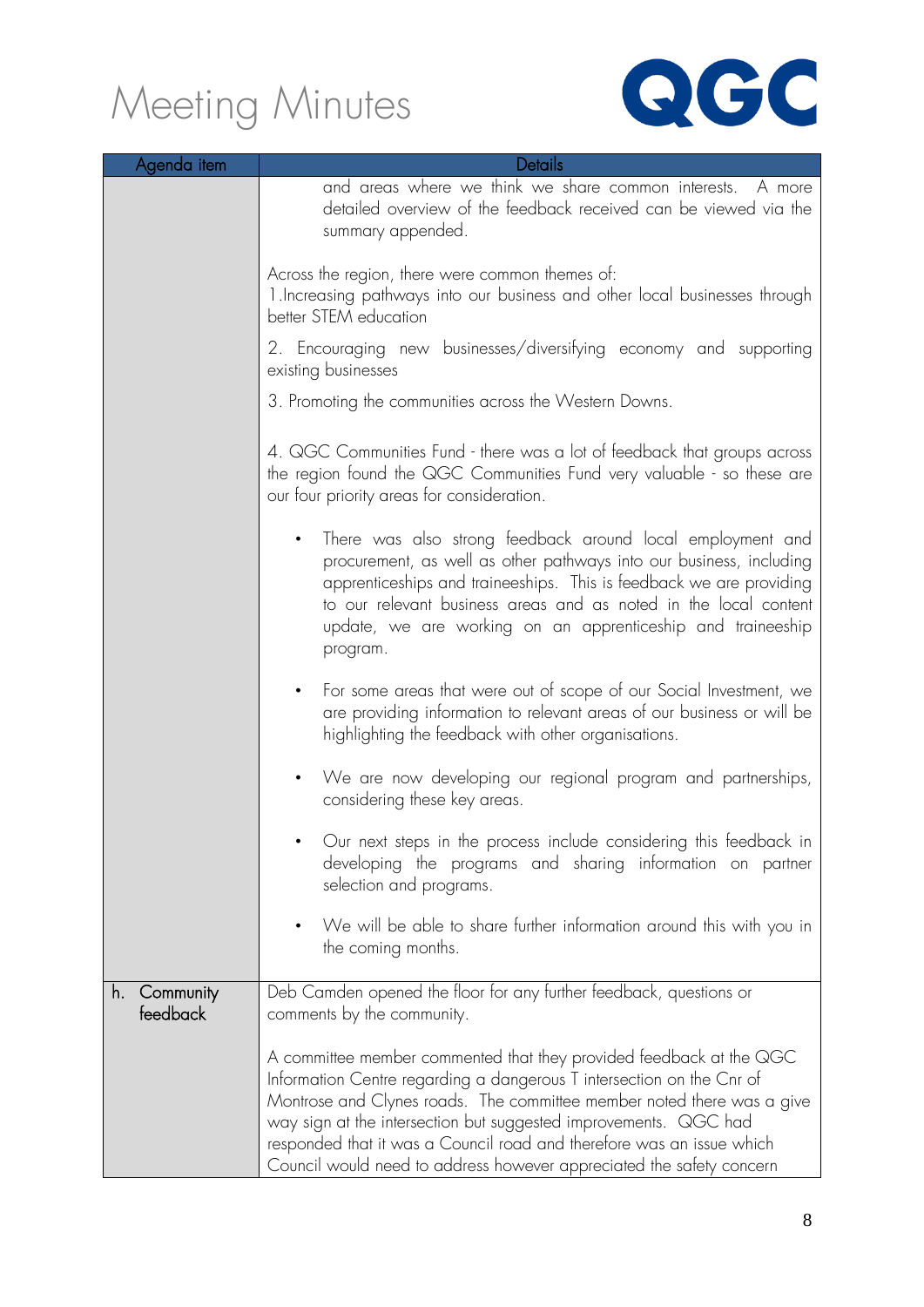

| Agenda item  | Details                                                                                                                                                                                                                                                                                                          |
|--------------|------------------------------------------------------------------------------------------------------------------------------------------------------------------------------------------------------------------------------------------------------------------------------------------------------------------|
|              | being raised with the business. The information had been passed onto<br>QGC's road team for alternative signage to be suggested to Council through<br>them.                                                                                                                                                      |
|              | <b>Action:</b> Kristelle Townsend to follow up with QGC roads team regarding the<br>safety suggestion of T-section signage at this intersection.                                                                                                                                                                 |
|              | A committee member noted that a possible salt storage suggestion for QGC<br>could be utilising sites which have already been excavated in the region<br>such as mining sites. This would minimise environmental disruption to other<br>sites.                                                                    |
|              | Kristelle Townsend responded that QGC is continuing to investigate suitable<br>options for salt management, including collaboration with other proponents<br>in the region. QGC must abide by strict environmental conditions for any<br>option to be considered.                                                |
|              | A committee member noted that Dalby Chamber of Commerce is planning to<br>hold an innovation forum in Dalby on 9 <sup>th</sup> and 10 <sup>th</sup> June.                                                                                                                                                        |
|              | A committee member thanked QGC for their support of the recently held<br>Chinchilla Melon Festival.                                                                                                                                                                                                              |
|              | QGC reminded the committee that the World Science Festival Regional<br>program would once again be held in Chinchilla on Friday 31 <sup>st</sup> March and<br>Saturday 1st April.                                                                                                                                |
| QGC Research | Gas Industry Social and Environmental Research Alliance                                                                                                                                                                                                                                                          |
| Update       | Dr Andrea Walton and Dr Tom Measham, Gas Industry Social and<br>Environmental Research Alliance (GISERA), presented on their economic and<br>forecasting research.                                                                                                                                               |
|              | The presentation provided forecasting information on the likely economic<br>effects during the operations phase and lessons to support local businesses.<br>Modelling suggested that a gradual reduction in reliance in CSG over time<br>and diversification of industries may provide better economic outcomes. |
|              | Meeting participants were show an animation of the project findings,<br>available from: https://gisera.org.au/project/economic-assessment-and-<br>$f$ orecasting $\angle$ .                                                                                                                                      |
|              | Will Rifkin, Associate Professor, Centre for Social Responsibility in Mining,<br>Centre for Coal Seam Gas, provided an update on the Social and<br>Economic Changes with CSG Development Project. Key Points were:                                                                                               |
|              | It's not just the resource development activity that causes impacts - it's<br>the associated construction and multiplier effect.                                                                                                                                                                                 |
|              | The combined effects of infrastructure and growth and how they                                                                                                                                                                                                                                                   |